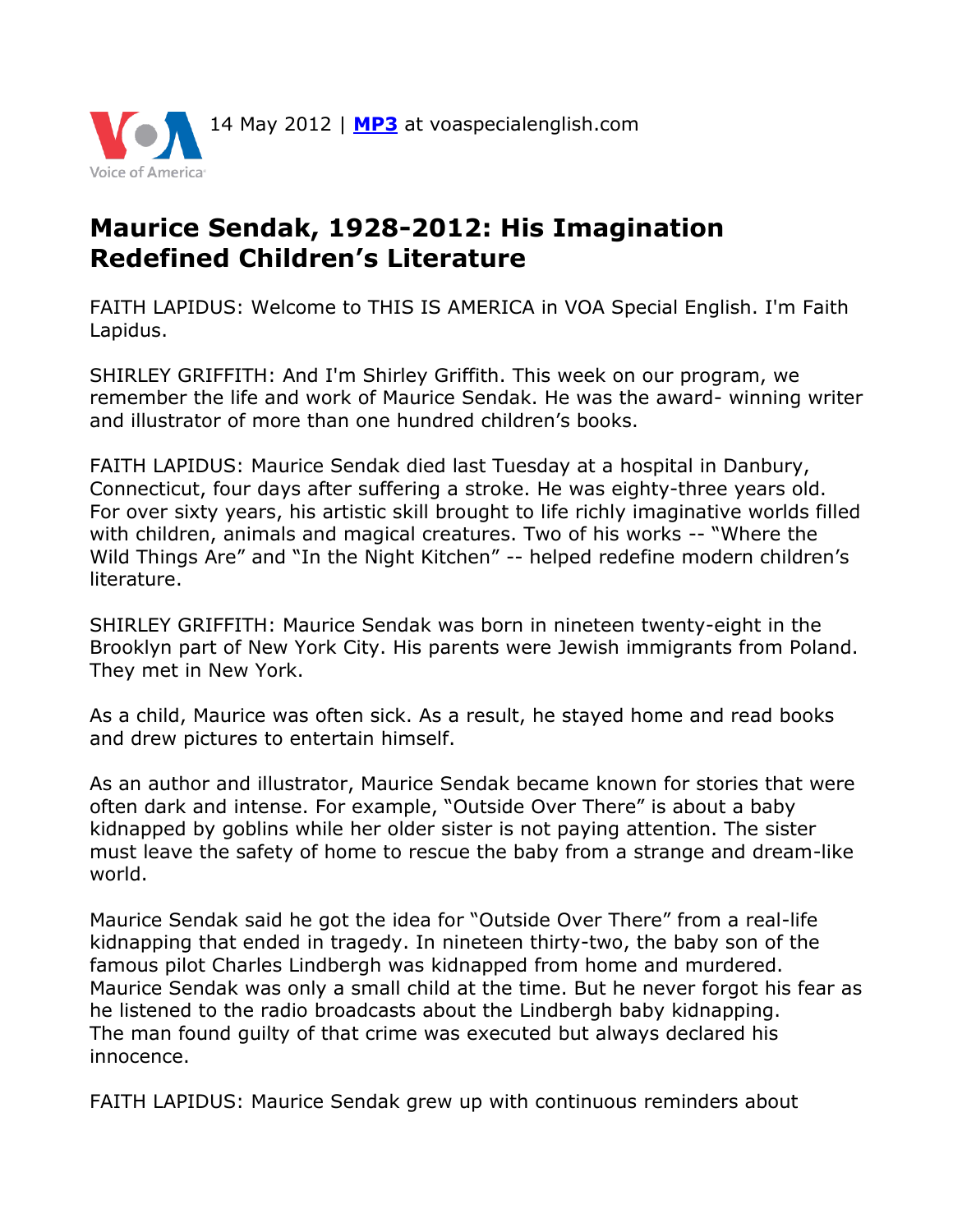death. When he was sick, his grandmother dressed him in white clothes that she thought would help him avoid dying.

During World War Two many of his family members in Europe were murdered in the Nazi German death camps. He remembers his mother screaming and crying each time she learned that another family member had been killed. Sometimes his parents would talk about the dead relatives, especially the children.

SHIRLEY GRIFFITH: These influences help explain an important part of Maurice Sendak's books. They often show children dealing with and overcoming evil forces and other complex situations. Many of his stories are about a child trying to survive while facing fears or other difficult emotions.

In his books, he skillfully combined an adult's point of view with a child's point of view, and the dark and light in all of us.

FAITH LAPIDUS: One of the first books that Maurice Sendak worked on as an artist was "A Hole is to Dig: A First Book of First Definitions." To write the book, Ruth Krauss asked young children how they would define words like "face," "dog" and "party." The book, published in nineteen fifty-two, brought wide attention to Maurice Sendak's artwork. A few years later, he drew pictures for the first "Little Bear" books, written by Else Minarik.

SHIRLEY GRIFFITH: In nineteen sixty-two he published the "Nutshell Library." These were four little books in a box measuring about seven by ten centimeters. The books are "Alligators All Around," "One Was Johnny," "Chicken Soup with Rice" and "Pierre."

"Pierre" is a funny story about a little boy who behaves badly. Every time his parents ask him a question, he gives them the same answer: "I don't care."

READER: One day his mother said When Pierre climbed out of bed Good morning, darling boy, you are my only joy. Pierre said- I don't care! What would you like to eat? I don't care! Some lovely cream of wheat? I don't care! Don't sit backwards in your chair I don't care!

SHIRLEY GRIFFITH: Then something happens to Pierre. He gets eaten by a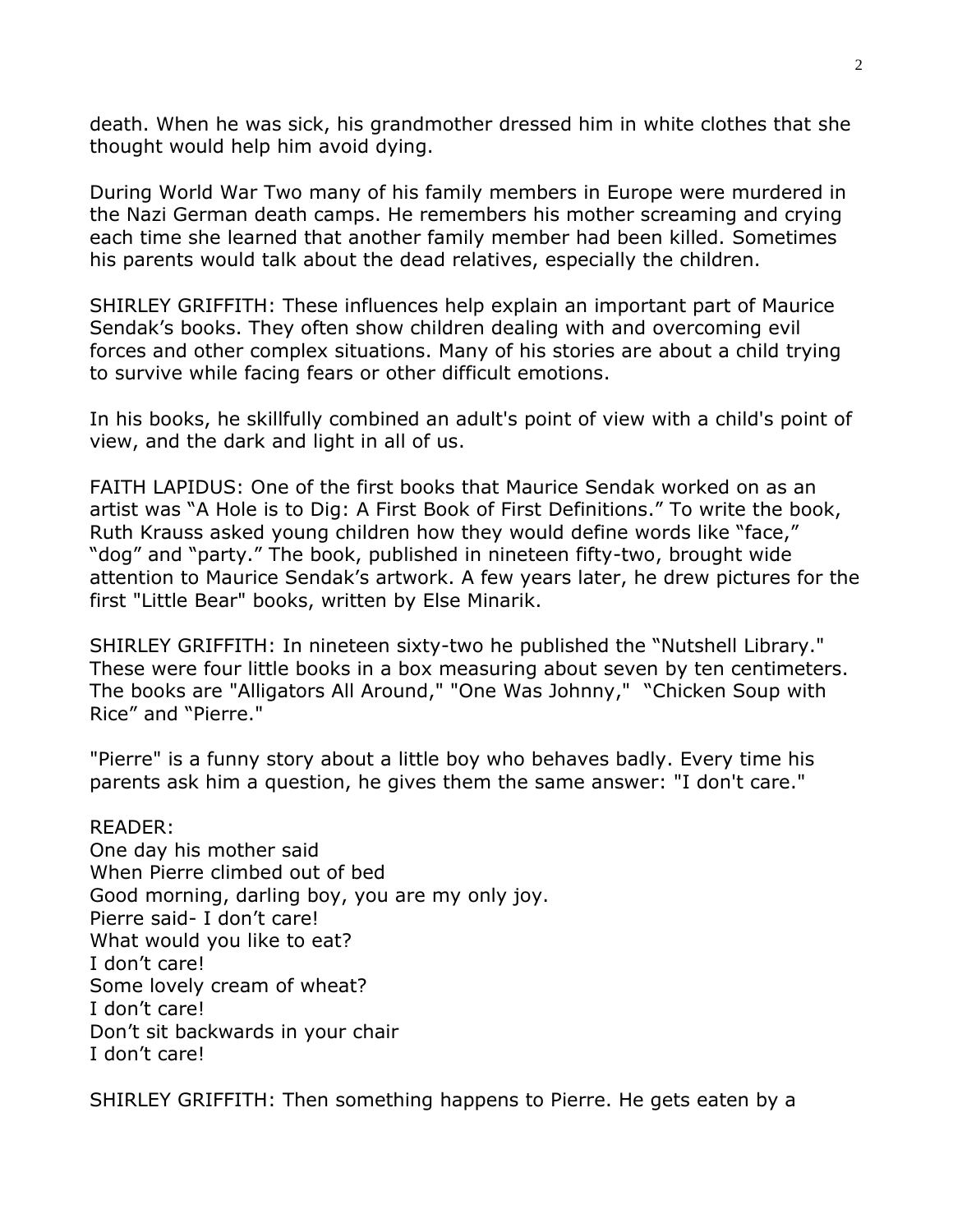hungry lion. But the story has a happy ending. Pierre changes his behavior when he gets reunited with his parents.

FAITH LAPIDUS: Maurice Sendak's drawings are very expressive. His landscapes are beautifully detailed and his monsters are more loveable than they are frightening.

In a YouTube video posted by the Rosenbach Museum, Maurice Sendak talks about what it means to be an illustrator.

MAURICE SENDAK: "An illustrator, in my own mind, and this is not a truth of any kind, is someone who so falls in love with writing, that he wishes he had written it and the closest he can get to it is illustrating it. And the next thing you learn, you have to find something unique in this book, which perhaps even the author was not entirely aware of. And that's what you hold onto and that's what you add to the pictures. A whole other story that you believe in, that you think is there. When you find another story in a story, that's the story I am telling the children."

In nineteen sixty-three Maurice Sendak published "Where the Wild Things Are." The story is about the adventures of a rebellious young boy named Max. Max likes to dress up so he looks like a wolf. One evening, his mother sends him to his room without dinner as punishment for misbehaving. Max enters an imaginary world of large, frightening creatures. These Wild Things make him their ruler. But he becomes lonely and wants to return home.

READER: "And when he came to the place where the wild things are they roared their terrible roars and gnashed their terrible teeth and rolled their terrible eyes and showed their terrible claws till Max said "BE STILL!" and tamed them with the magic trick of staring into all their yellow eyes without blinking once."

SHIRLEY GRIFFITH: At first, Maurice Sendak wanted to make the story about wild horses. But he could not draw horses very well. Instead, he drew the creatures to look like the members of his family in Brooklyn.

Some critics thought the book was too frightening for children. Some libraries even banned it. But "Where the Wild Things Are" became a classic -- one of the bestselling children's books of all time. A movie version directed by Spike Jonze came out in two thousand nine.

FAITH LAPIDUS: When Maurice Sendak began his career, many of the stories in children's books presented a happy and perfect world. He wrote books that were honest and sometimes very serious. The popularity of his work widened the list of subjects considered acceptable for children's books.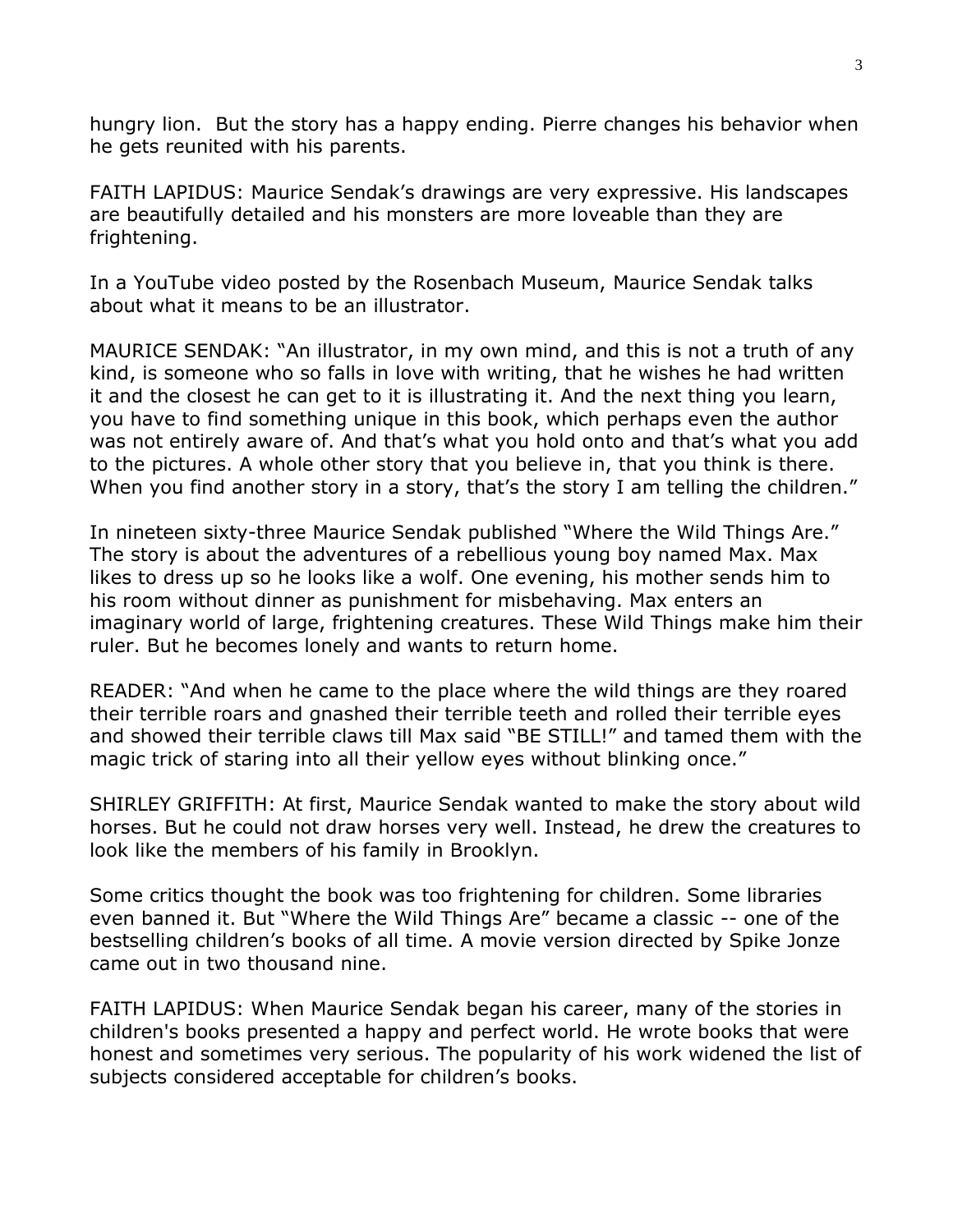In nineteen seventy Maurice Sendak published "In the Night Kitchen." It tells the story of a little boy named Mickey. Mickey enters the dream world of a night kitchen. He falls into a large container of cake batter being mixed by three fat cooks. He makes an airplane out of bread dough and flies around the kitchen. Some people criticized the book because Mickey is shown without his clothes as he falls into the batter. But "In the Night Kitchen" was a big success.

READER: Where the bakers who bake till the dawn so we can have cake in the morn mixed Mickey in batter, chanting: Milk in the batter! Milk in the batter! Stir it! Scrape it! Make it! Bake it! And they put that batter up to bake a delicious Mickey-cake. But right in the middle of the steaming and the making and the smelling and the baking Mickey poked through and said: I'm not the milk and the milk's not me! I'm Mickey!

SHIRLEY GRIFFITH: Over the years, Maurice Sendak also worked on many theater productions. He helped make "Where the Wild Things Are" into an opera. He also created set designs for productions of "The Nutcracker" and "The Magic Flute."

In two thousand three, Maurice Sendak worked with the playwright Tony Kushner on a picture book called "Brundibar."

The book is based on a children's opera by the Jewish Czech composer Hans Krasa. Two poor children must buy milk for their sick mother. They try to raise money from the people in their town by singing on the street. A mean man named Brundibar chases them away. But, with the help of a group of children and some talking animals, they raise the money to buy the milk.

FAITH LAPIDUS: This opera was first performed in nineteen forty-two at a Jewish children's orphanage in Prague, in what was then Czechoslovakia. Then Krasa and the children were sent to a Nazi concentration camp, along with most of the other Jews of Prague. Krasa directed the children as they performed the opera fifty-five times at the camp, before they were killed.

Maurice Sendak said that "Brundibar" represented the sadness he felt about losing family in the Holocaust. He thought that the book might help him move on from always thinking about his family's past. He and Tony Kushner worked together to stage their own version of "Brundibar" as an opera for children.

SHIRLEY GRIFFITH: Maurice Sendak won many awards including the Living Legend honor from the Library of Congress. He also won every major award for children's literature. Time magazine called him "the Picasso of children's books."

The largest collection of his art can be found at the Rosenbach Museum & Library in Philadelphia, Pennsylvania. Maurice Sendak chose the museum in the late